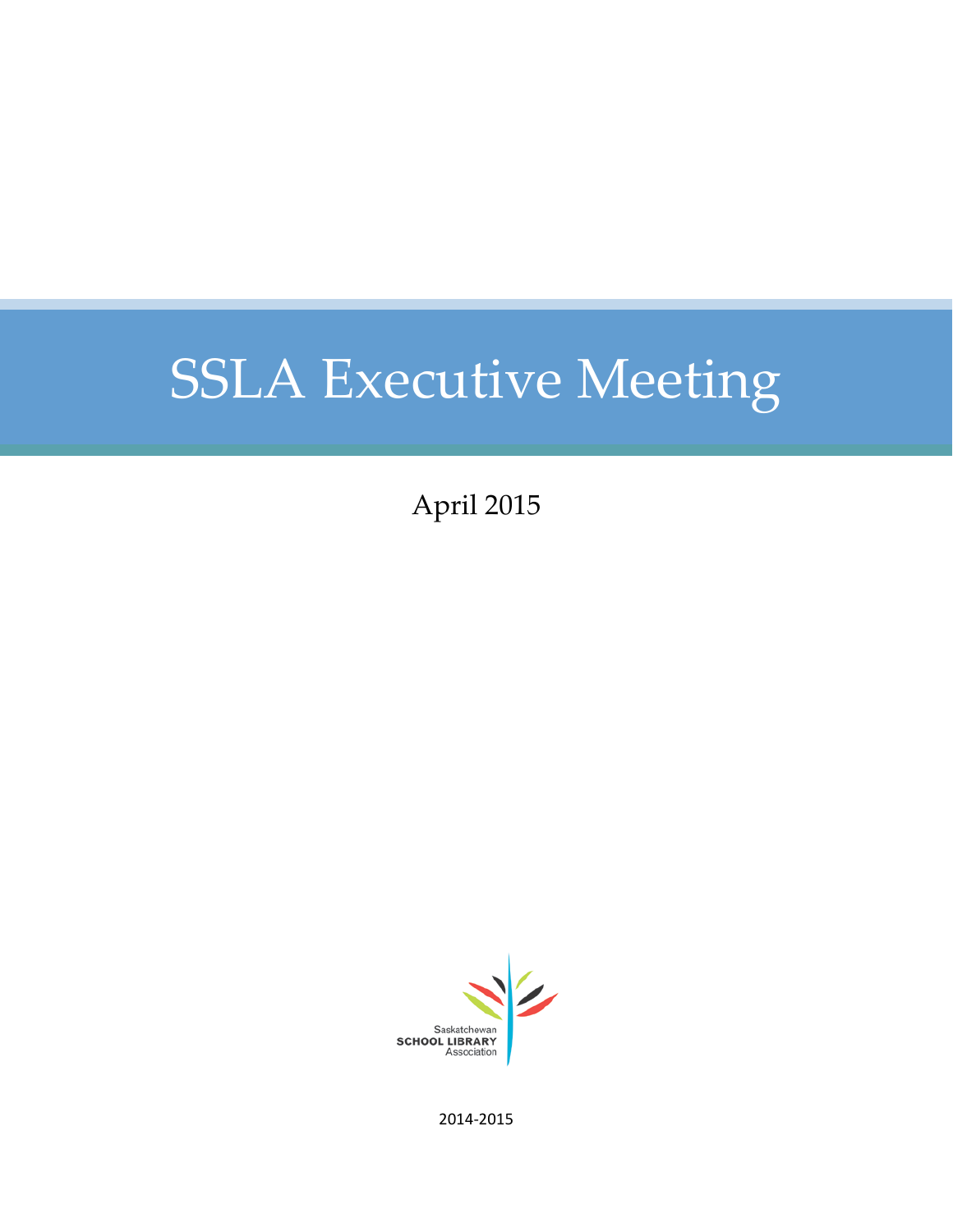

# SSLA Executive Meeting

# April 2015

Note: April 2015 Executive Meetings are an opportunity for job alike councilors to meet, review progress, and to forward plan issues and actions pertinent to your role and required budget using the SWOT process. Executive is to complete this document by April  $27<sup>th</sup>$  and submit to Rachel Florence.

# **April Meetings**

President and President Elect: April 25<sup>th</sup> – Notes are attached President and Special Project Councillor: April 11<sup>th</sup> – Notes are attached Treasurer and Communication Councillor: March 31st – Notes are attached Publication Councillors: Notes are attached Learning Councillors: April 21st Learning Councillor and SLA Super Committee – Did not occur President Elect and Secretary/Archivist: TBA President and Treasurer: April 10<sup>th</sup> – Aligned Budget uploaded to Web Site

# **Call to Order**

The April 2015 executive meeting of part of the Saskatchewan School Library Association was called to order at Time on Date by Executive Member. Attending participants were Names of Executive Members.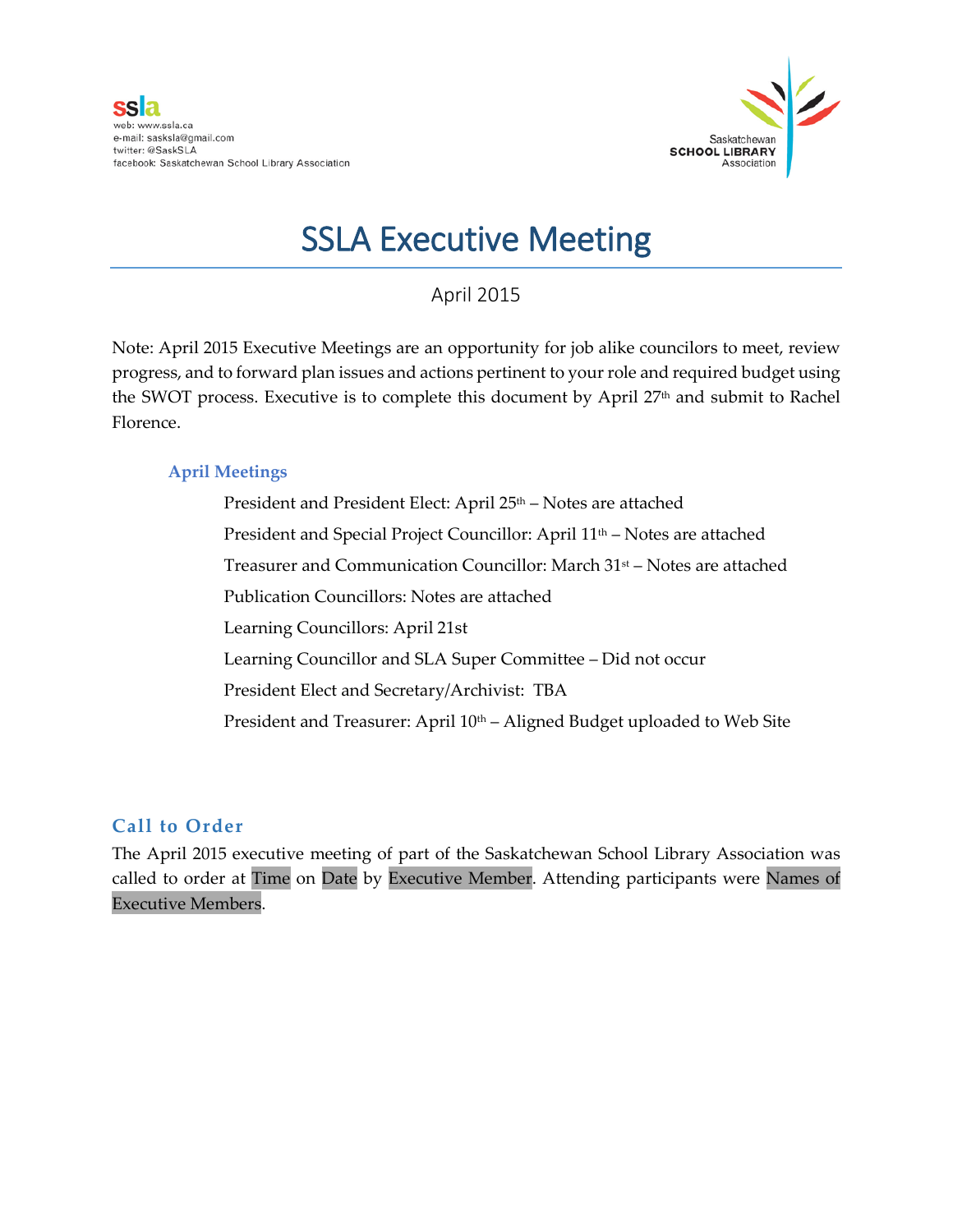



# **Executive Meeting Notes**

# President and President Elect Meeting

The meeting consisted of a discussion of the following items:

- Appropriation of Duties
- 2015-2016 Projected Budget
- Administrative

### *Appropriation of Duties*

• Share Dropbox of SSLA files with incoming President

### *2015-2016 Projected Budget*

- SuperConference approach SLA with financial sharing strategies
- Operational Costs surpass incoming monies
	- o Literacy Day similar to PSSD
	- o Webinars Highlighting Badges
		- **Carlene to make tutorial to create Adobe Connect**
- PD Opportunity for Executive
	- o Carla and Chantelle are eligible

#### *Administrative*

- Executive Duties Document
	- o Replace trivets with suncatchers
	- o Denote that conference committee members, with the exception of SSLA executive, receive a suncatcher
	- o Add to President duties update legacy pieces (document, PowerPoint, website, etc.) annually
	- o Flickr Who is responsible for uploading photos? Communication Councillor?
	- o Update Legacy Pieces (documents, PowerPoint, web site, etc.) add to Past President or President Elect duties
- Presentations
	- o Create collaborative space for Executive to share presentations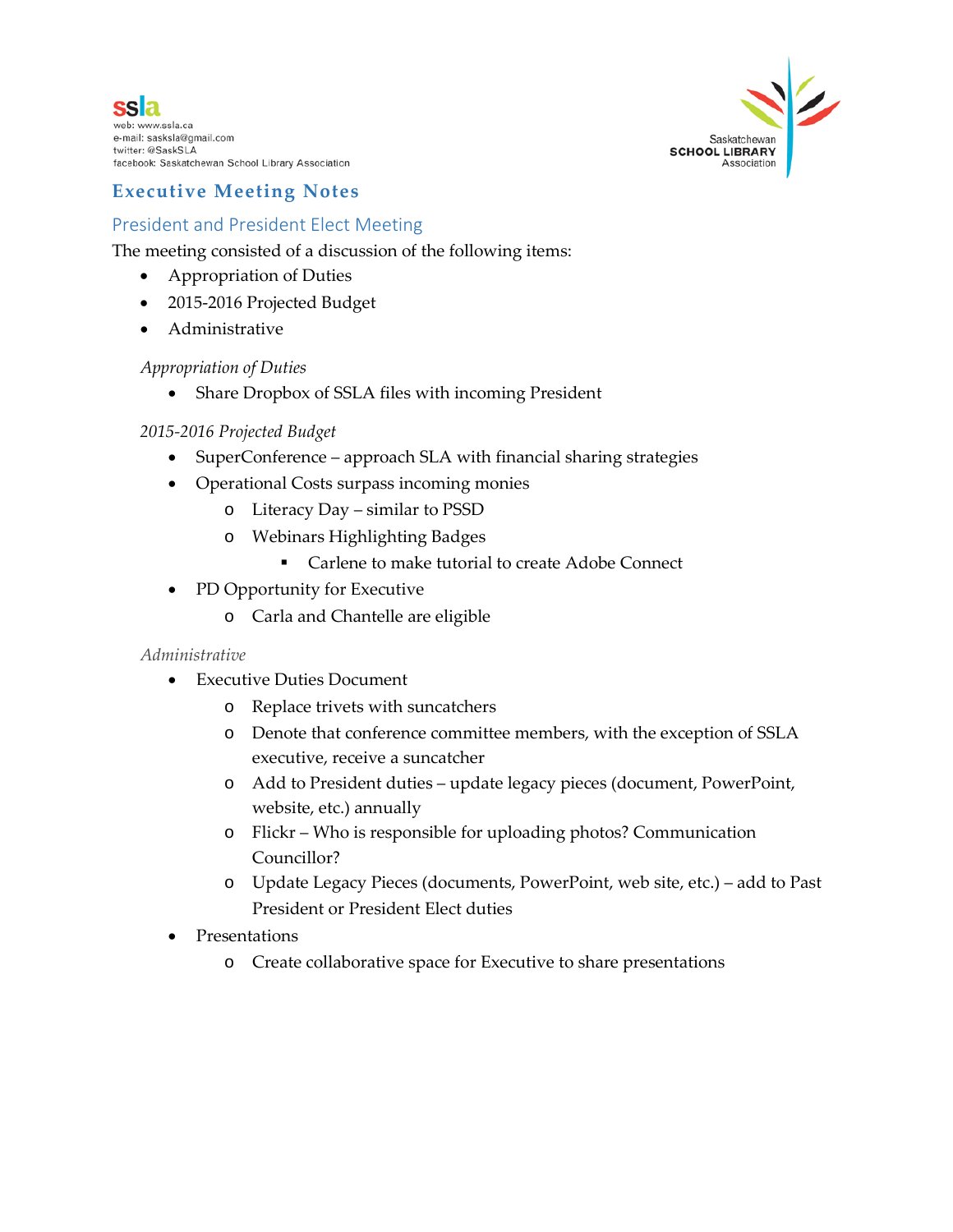

# President and Special Project Councillor Meeting

The meeting consisted of a discussion of the following items:

- Special Projects' Promotion Plan Analysis
- 2015-2016 Projected Budget for Special Projects
- SLA and IT Summit Presentation Planning

### *Promotional Plan Analysis*

- Promote via Liaisons
	- o Write articles for scholarly journals
		- SLJ
		- $\blacksquare$
		- [School Librarian's Workshop](https://www.facebook.com/hilda.weisburg/posts/10152371453847259?comment_id=35116459&offset=0&total_comments=1%23%21/groups/57409801076/) Hilda K. Weisberg
	- o Facilitate Webinars
		- **Education Institute**
	- o Present at Conferences
		- SLA update association as they will place on their newsletter
		- **IT Summit**
- Promote via Association
	- o Medium articles Carla will showcase task completed individuals, especially those who have included students
	- o Eclectech Librarian Tech 5 Minutes and showcase tools and apps featured in Digital Fluency Badging
	- o The Medium blog Video vignettes (check notes); Celebrate badge achievers
- Promote via Social Media
	- o Pinterest Pin tech tools and link to our site
	- o Twitter Use web tool/app hashtag when documenting badge success
- Promote via Socialization
	- o SSLA Social Badge Several meet and greet two hour events at Amigos, and other places in Saskatchewan with other Executive hosting
- Promote via Swag
	- o Ebook in iTunesU
	- o Use dropcard like Wes Fryer as a gift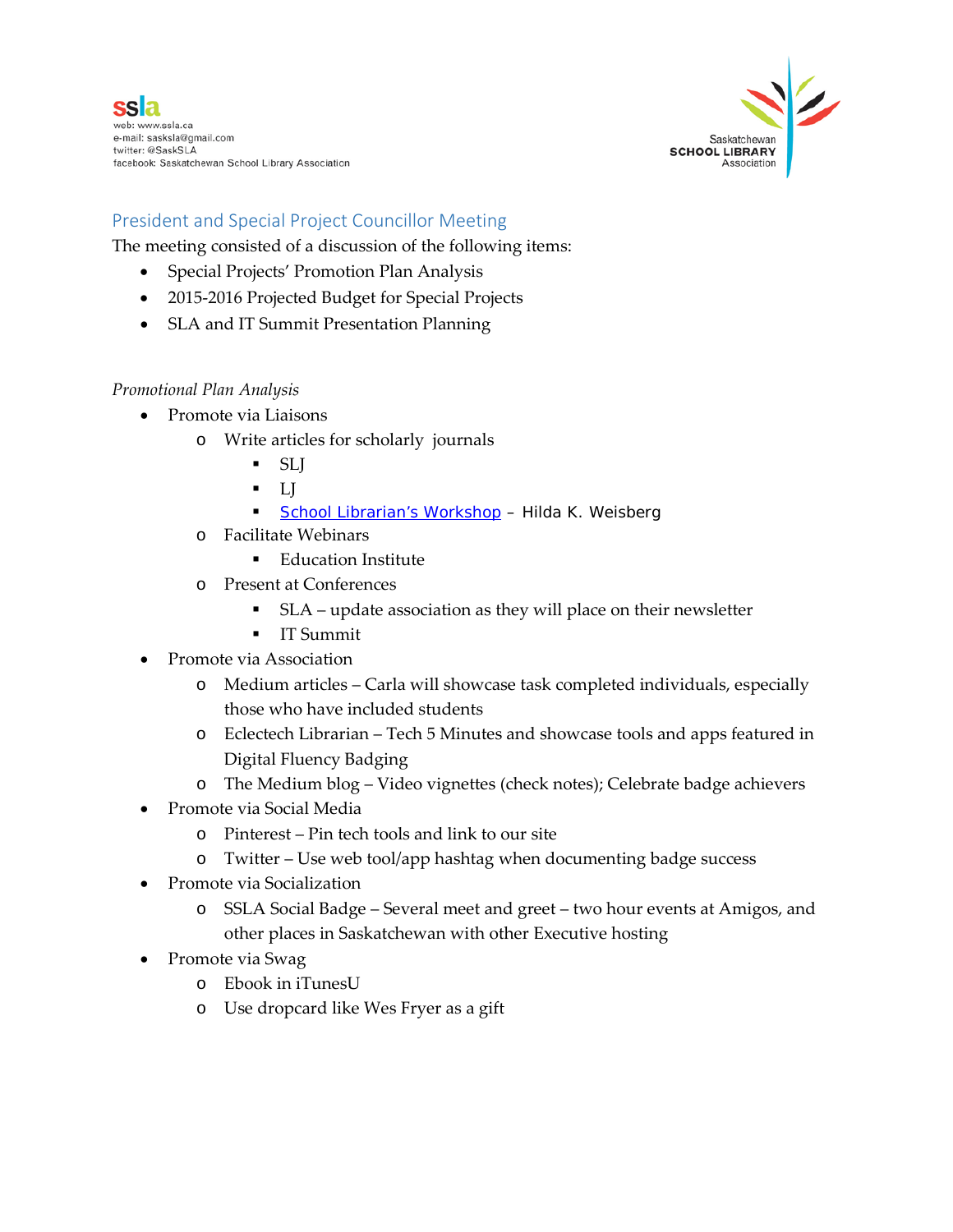



# *Proposed Budget*

| INCOME.<br>Memo                               | ▼                        | <b>Budget</b>    | Actual |                          | Difference $(\$)$ | Difference $(X)$                 |
|-----------------------------------------------|--------------------------|------------------|--------|--------------------------|-------------------|----------------------------------|
| <b>Balance</b>                                | \$                       | 2,000.00         |        |                          | \$<br>2,000.00    |                                  |
| Registration                                  | \$                       | 220.00           |        |                          |                   |                                  |
|                                               |                          |                  |        |                          |                   |                                  |
| <b>TOTAL INCOME</b>                           | \$                       | 2,220.00         | \$     |                          | \$<br>2,220.00    | 100%                             |
|                                               |                          |                  |        |                          |                   |                                  |
| <b>EXPENDITURES</b>                           | $\overline{\phantom{a}}$ | Budget<br>$\vee$ | Actual | ΨI                       | Difference (\$)   | Difference $(X)$ $\triangledown$ |
| <b>Web Creation-Phase 6</b>                   | \$                       | 600.00           |        |                          | 600.00            |                                  |
| Celebration - Badges and Beverages            | \$                       | 250.00           |        |                          | \$<br>250.00      |                                  |
| <b>Working Group Meetings</b>                 | \$                       | 100.00           |        |                          | \$<br>100.00      |                                  |
| Publicity - Signage and Promotional Materials | \$                       | 250.00           |        |                          | \$<br>250.00      |                                  |
| Web Design and Badge Creation                 | \$                       | 1,000.00         |        |                          | \$<br>1,000.00    |                                  |
| <b>Miscellaneous</b>                          | \$                       | 20.00            |        |                          | \$<br>20.00       |                                  |
| <b>TOTAL EXPENSES</b>                         | \$                       | 2,220.00         |        |                          | \$<br>2,220.00    | 100.0%                           |
| <b>GRAND TOTAL</b>                            |                          | Budget           | Actual |                          | Difference (\$)   | Difference(X)                    |
| Income                                        | \$                       | 2,220.00 \$      |        | $\overline{\phantom{0}}$ | \$<br>2,220.00    | 100.0%                           |
| <b>Expenditures</b>                           | \$                       | 2,220.00         | - \$   |                          | \$<br>2,220.00    | 100.0%                           |
| <b>GRAND TOTAL</b>                            | \$                       |                  |        | -                        |                   |                                  |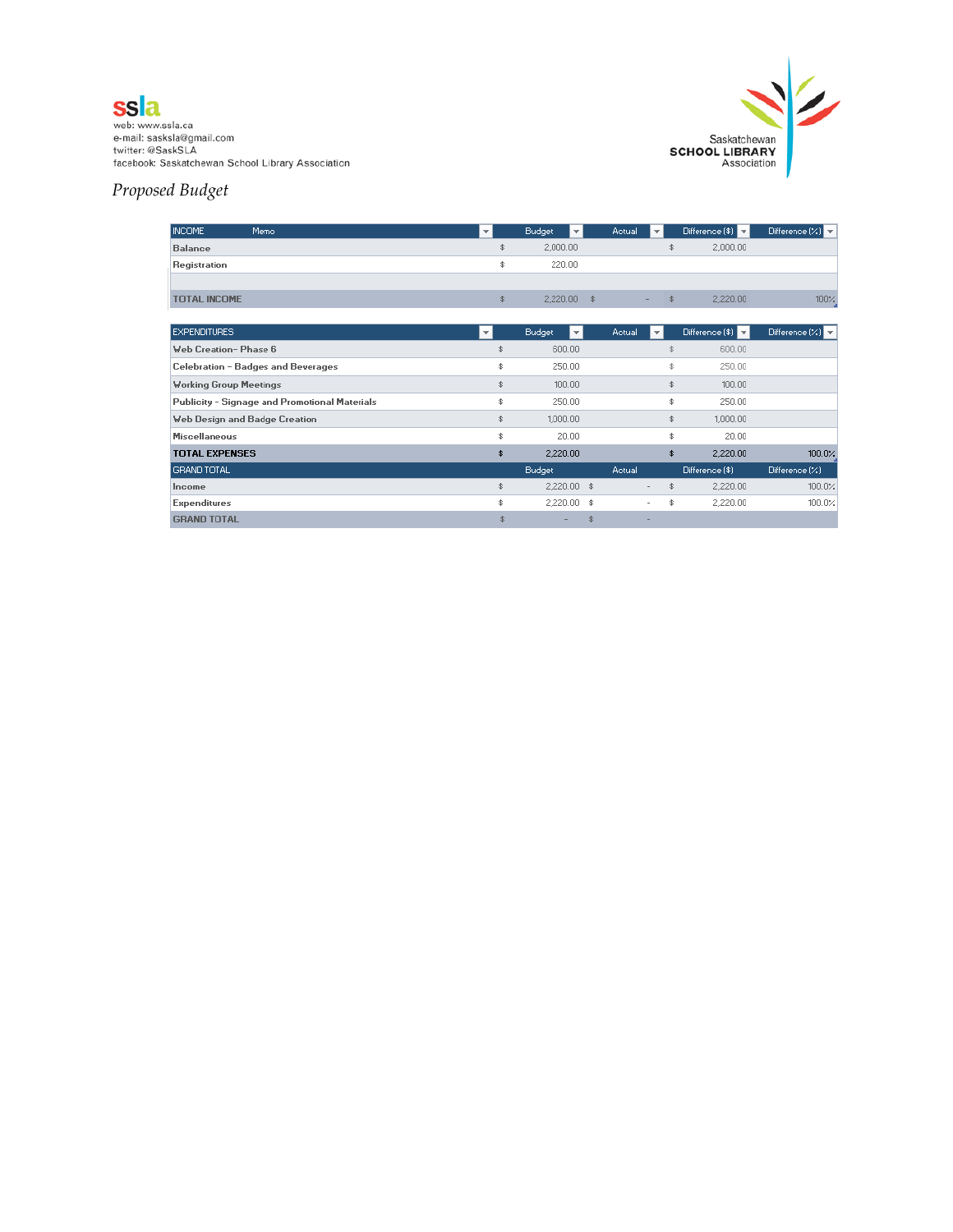

# Communication Councillor and Treasurer/Membership Meeting

In the meeting, we reviewed procedures for compiling and sharing the membership list. We wrote the procedure, so that there is a document explaining how we update and share the list.

Decide upon a mutually agreeable date for the Treasurer to send the most up to date membership.

We decided to have three notices:

- Membership will soon expire
- Membership expired notice #1
- Membership expired notice #2

We used an Excel spreadsheet to track the membership and not risk placing on the internet to maintain privacy.

|                 | A             | B                                      |                   |                   | D                                           |                            |                | G              | Н       |                                          |
|-----------------|---------------|----------------------------------------|-------------------|-------------------|---------------------------------------------|----------------------------|----------------|----------------|---------|------------------------------------------|
|                 | <b>Expiry</b> | e-mail                                 | <b>First Name</b> | Last Name         |                                             | <b>Alternate E-mail</b>    | <b>Member</b>  | <b>FIPPA</b>   | Cert#:  | <b>Address</b>                           |
| $\overline{2}$  | -04           | akin@spsd.sk.ca                        | Mada              | Akl               |                                             |                            | Regular        |                |         | 6911210 138 George Road Saskatoon        |
| 3               |               | 015-04-04 monahan(@apset.sk.ca)        | 趣                 | Monahan           |                                             |                            | Regular        | yes.           |         | 8006973 158 Costigan Road Saskatoon S7   |
| 4               |               | 015-04-06 hr.a2140@sasktel.net         | Laute             | Hnatiuk           |                                             |                            | Regular        |                |         | 6212101 214 Scissons Cr Saskatoon Sk     |
| 5               |               | 015-04-09 (laplante@gacs.ak.ca         | Tiffany           | LaPlante          |                                             |                            | Regular        |                |         | 8014299 97 Carleton Drive Saskatoon S7H  |
| $6\phantom{.}6$ |               | 015-04-11 bakkere@sped.sk.ca           | Erica             | Bakker            |                                             |                            | Regular        |                |         | 8014504 5 Delaronde Terrace Saskatoon S  |
|                 |               | 015-04-11 (beltrammi@rcadical          | Joanne            | <b>Beltramini</b> |                                             | teltemmin@email.com        | Regular        | Yes:           |         | 6109070 1316 Benjamin Cres Regina, SK 5  |
| $^+$            |               | 015-04-11 doug Hassen@aunswestsd.ca    | Doug              | Klassen           |                                             |                            | Regular        |                |         | 6812800 501 1st ST W Rosetown S0L 2V0    |
| H)              |               | 015-04-11 redonnsjeke sal@epad.sk.ca   | Alison            | Robbins-Jakes     |                                             |                            | Regular        |                |         | 5808212 3440 Harrington St Saskatoon S7f |
| 盟門              |               | 015-04-11 winako@spsd.sk.ca            | Grad              | Wihak             |                                             |                            | <b>Regular</b> |                |         | 8000937 1715 Drinkle St Saskatoon S7J 0F |
|                 |               | 015-04-15 juanita brown@gsed.ca        | Juanita           | <b>Brown</b>      |                                             |                            | Regular        |                | 5508180 |                                          |
| $\overline{12}$ |               | 015-04-15 ellom@apsd.sk.ca             | <b>Buth</b>       | Elfiot            |                                             |                            | Regular        |                | 8002979 |                                          |
| 13              |               | 015-04-15 berry empfoliomwested ca-    | Teny              | Epp               |                                             |                            | Regular        |                |         | 6306740 Box 1373 Biggar SK S0K 0M0       |
| 14              |               | 2015-04-15 andrea hinatu h@gov.sk.ca   | <b>Andrea</b>     | Hnatiuk           |                                             |                            | Regular        |                |         | 6707080 2220 College Ave Regina SK S4P   |
| 15              |               | 015-04-15 damelle jamesen@sunwestsd.ca | <b>Damelle</b>    | Jamieson          |                                             |                            | Regular        |                |         | 6908310 #4 McEwen Drive Kindersley SOL   |
| 16              |               | 2015-04-15 wendy jointston@spiritsd.ca | <b>Wendy</b>      | <b>Johnston</b>   |                                             |                            | Regular        |                |         | 5606151 Box 414 Leask SK StJ 1M0         |
| 17              |               | 015-04-15 vanessa leviis@sunwestsd.ca  | Vanessa           | Lewis             |                                             |                            | Regular        |                |         | 8002980 Box 700 Rosetown Sk S0L 2V0      |
| 18              |               | 2015-04-15 ariene low@sunweated.ca     | Adans             | Low               |                                             |                            | Regular        |                |         | 8002699 P.O. Box 909 Davidson SK S0G     |
| 19              |               | 015-04-15 shan martin@sunwestsd.ca     | Shan              | Martin            |                                             |                            | Regular        |                |         | 6709250 Box 700 Rosetown Sk S0L 2V0      |
| 20              |               | 1015-04-15 sivil go@yahoo.ca           | <b>Serban</b>     | Silviu            |                                             |                            | Regular        |                |         | 8026816 44-135 Hanbidge Cres Regina SK   |
| 21              |               | 015-04-16 sectistephens@sasktel.net    | Scott             | <b>Stephens</b>   |                                             |                            | Regular        |                |         | 8002436 207 Denham Cres Saskatoon S7R    |
| 22              |               | 015-04-18 canale butcher@sunwested.ca  | Carole            | Butcher           |                                             |                            | Regular        |                |         | 6606011 Box 700 Rosetown S0L 2V0         |
| 23              |               | 115-04-19 BConner@scs.ek.ca            | Barne             | Cooper            |                                             |                            |                |                |         | 5906730 402 Peters Cove Saskatoon S7N    |
| 24              |               | 015-04-19 ellettr@apsd.sk.ca           | Ruth              | <b>Eliott</b>     |                                             |                            | Regular,       | na.            |         | 8002979 2609 Richardson Rd Saskatoon 5   |
| 25              |               | 15-04-19 hushagens@sped.sk.ca          | Sheena            | Hushagen          |                                             |                            |                |                |         | 7107130 4 Hamson Cr Saskatoon Sask       |
| 26              |               | 915-04-19 ckaterymych@scs.sk.ca        | Carla             | Katerynych        |                                             | ckateryryst@sasktd.net     | Regular,       | na.            |         | 6012020 407 Bayview Cr. Saskatoon S7V    |
| 27              |               | 015-04-19 vien kol@celsk.ca            | <b>Vivianne</b>   | Lesko             |                                             | n'a                        | Regular        | n <sub>3</sub> |         | 5104110 2707 MacEachern Ave Saskatoon    |
| 28              |               | 115-04-19 amithiv@assd.sk.ca.          | Kirstan           | <b>Rendb</b>      |                                             |                            |                |                |         | 8013622 495 Entrester Rd Saskatoon Sask  |
|                 |               | Reminder<br>1st Contact<br>Current     | 2nd Contact       | Removed Contacts  | $^{\tiny{\textregistered}}$<br>Email Issues | ă.<br>$\blacktriangleleft$ |                |                |         | $\blacktriangleright$                    |

The diagram denotes several tabs.

- The first one indicates the current membership. This is a list of all of our members. You can see that the majority are overdue (That is why they are red).
	- Members that are blue and are new which is helpful as the treasurer must include the number of new members in their monthly report.
		- After the monthly report has been submitted remove the blue so you are ready to update and highlight any new members during the next month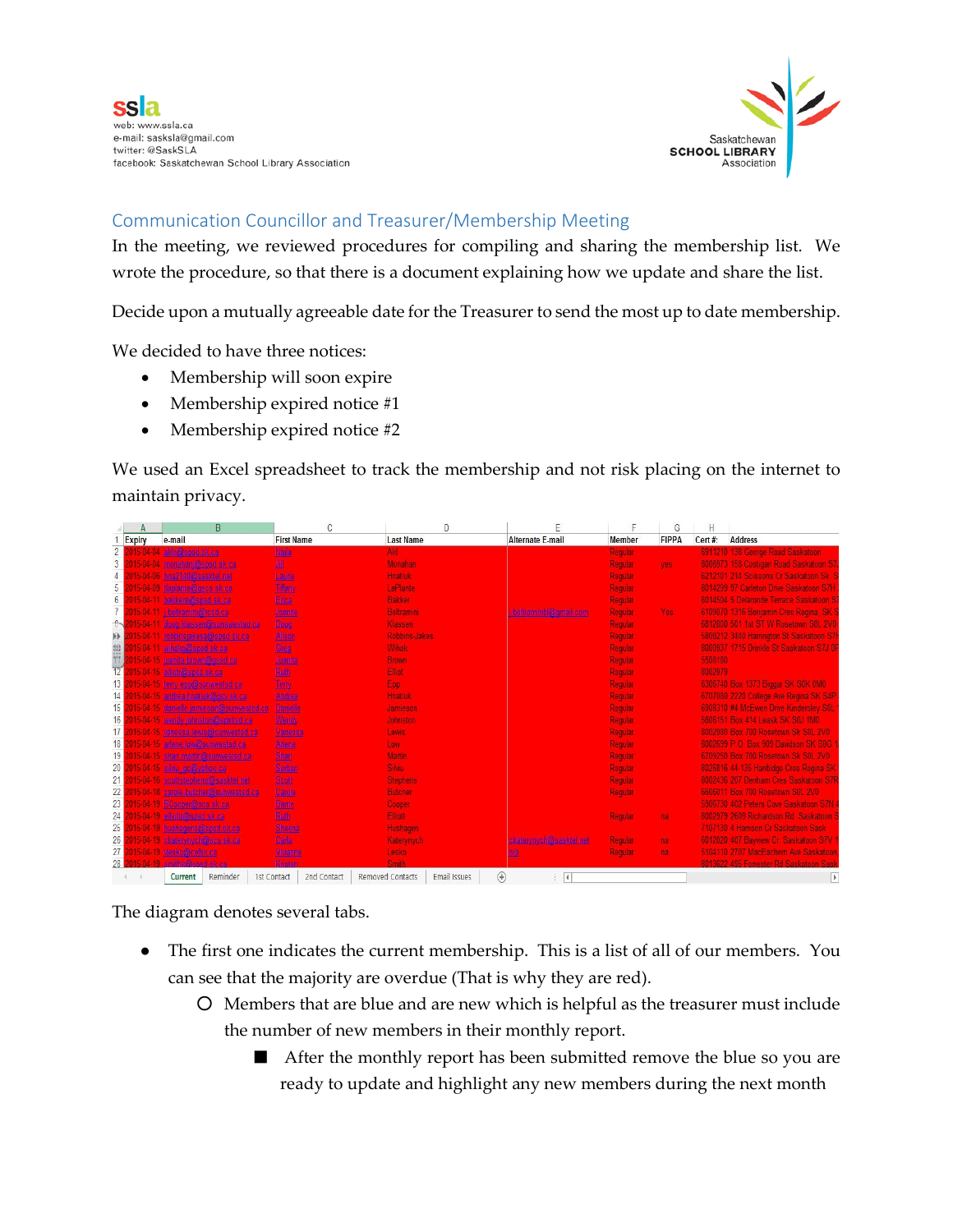



- Red is expired members
- Green is honourary
- Reminder tab this is for members whose membership is going to expire
- 1st Contact: This is the first contact of an expired membership
- 2nd contact: Final Reminder to renew membership
- Removed contacts: this section contains members who no longer have a membership
- Treasurer and Communication Councillor should save a copy of each months membership so there is a record for each month.
- The Email issues tab is where we have kept members who have had renewal emails undeliverable or bounced back
- The Communication Councillor submits any emails that are bounced back or undeliverable so the Treasure can check the Paypal account and paper membership submissions (and see if the problem can be fixed)and then sends back to the Communication Councillor to resend
- The Communication Councillor moves the members from one tab to the next (Reminder to 1st contact, 1st contact to 2nd) so that the Treasure now can move renewed members to the current membership tab

Once the membership has been checked by the Treasurer, this Executive member sends the Excel spreadsheet to the Communication Councillor to send out emails regarding membership. The emails are always CC'd to the Treasurer, so there is a record of the emails being sent. (You will not see who received the email as all emails to the membership are sent using Bcc)

The following excerpts are used for the emails by the Communication Councillor using the gmail account to send out.

GMail Account: [ssla@gmail.com](mailto:ssla@gmail.com) Password: Sask2008

#### **RENEWAL REMINDER**

#### Greetings,

This is a notification that your membership to the Saskatchewan School Library Association is soon due fo[r](http://ssla.ca/SSLA%20Store?&_suid=134955505403503556590583149088%23./Events?&_suid=135247640257404543855355296051) renewal. Please visit our **[Membership](http://ssla.ca/SSLA%20Store?&_suid=134955505403503556590583149088%23./Events?&_suid=135247640257404543855355296051)** page to renew your membership online. Each Special Subject Group must submit membership numbers in June. These June membership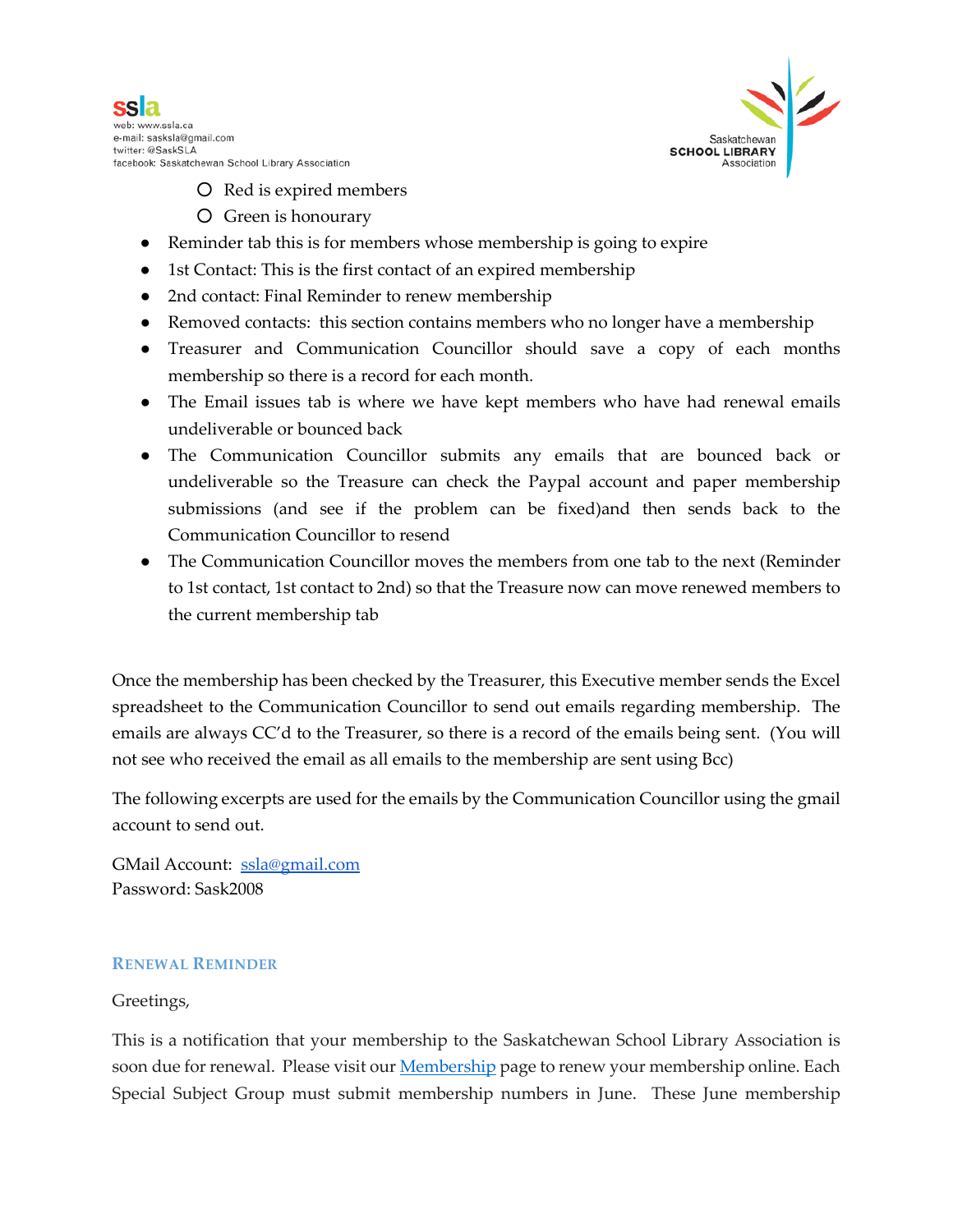ssla web: www.ssla.ca e-mail: sasksla@gmail.com twitter: @SaskSLA facebook: Saskatchewan School Library Association



numbers determine the amount that each Special Subject Group is allocated for its annual operational budget. This budget allows us to provide the latest trendsetting speakers for our Learning Events and Conference while keeping costs at a reasonable rate. Therefore, the higher our membership is in June the greater amount available for the following year. Membership in the SSLA delivers a stronger voice for advocacy when speaking with the Ministry and for the provision of professional development for teacher-librarians and related interest groups. It also provides the opportunity to collectively learn, connect, and grow! Thank you in advance for renewing your membership.

#### Thanks,

Saskatchewan School Library Association [www.ssla.ca](http://www.ssla.ca/)

#### **1ST REMINDER**

#### Greetings,

This is a notification that your membership to the Saskatchewan School Library Association has now EXPIRED. Please visit ou[r](http://ssla.ca/SSLA%20Store?&_suid=134955505403503556590583149088%23./Events?&_suid=135247640257404543855355296051) **[Membership](http://ssla.ca/SSLA%20Store?&_suid=134955505403503556590583149088%23./Events?&_suid=135247640257404543855355296051)** page to renew your membership online. Each Special Subject Group must submit membership numbers in June. These June membership numbers determine the amount that each Special Subject Group is allocated for its annual operational budget. This budget allows us to provide the latest trendsetting speakers for our Learning Events and Conference while keeping costs at a reasonable rate. Therefore, the higher our membership is in June the greater amount available for the following year. Membership in the SSLA delivers a stronger voice for advocacy when speaking with the Ministry and for the provision of professional development for teacher-librarians and related interest groups. It also provides the opportunity to collectively learn, connect, and grow! Thank you in advance for renewing your membership..

Thanks,

Saskatchewan School Library Association [www.ssla.ca](http://www.ssla.ca/)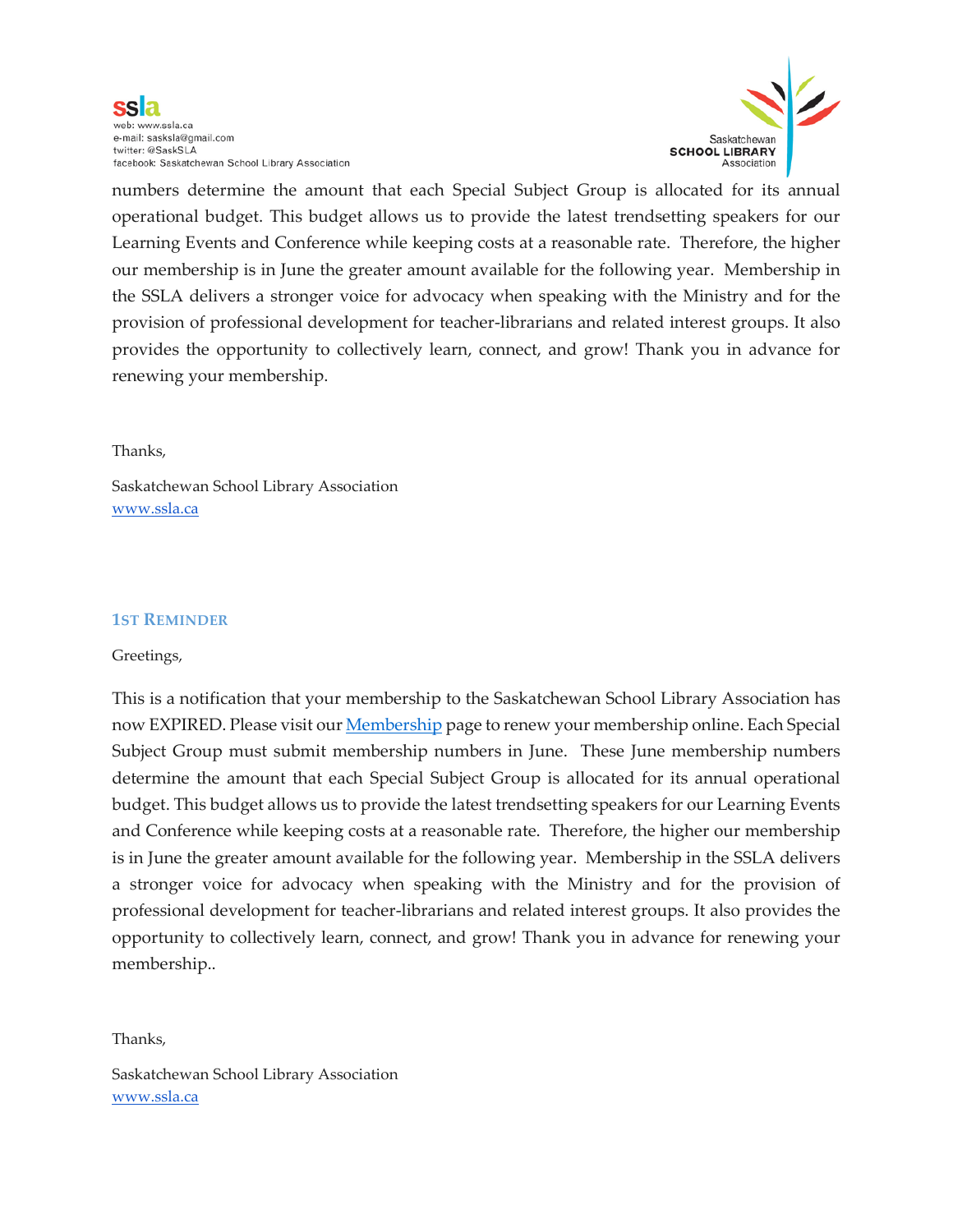



#### Greetings,



This is the final notification that your membership to the Saskatchewan School Library Association has EXPIRED. Please visit our **[Membership](http://ssla.ca/SSLA%20Store?&_suid=134955505403503556590583149088%23./Events?&_suid=135247640257404543855355296051)** page to renew your membership online. Each Special Subject Group must submit membership numbers in June. These June membership numbers determine the amount that each Special Subject Group is allocated for its annual operational budget. This budget allows us to provide the latest trendsetting speakers for our Learning Events and Conference while keeping costs at a reasonable rate. Therefore, the higher our membership is in June the greater amount available for the following year. Membership in the SSLA delivers a stronger voice for advocacy when speaking with the Ministry and for the provision of professional development for teacher-librarians and related interest groups. It also provides the opportunity to collectively learn, connect, and grow! Thank you in advance for renewing your membership.

Thanks,

Saskatchewan School Library Association [www.ssla.ca](http://www.ssla.ca/)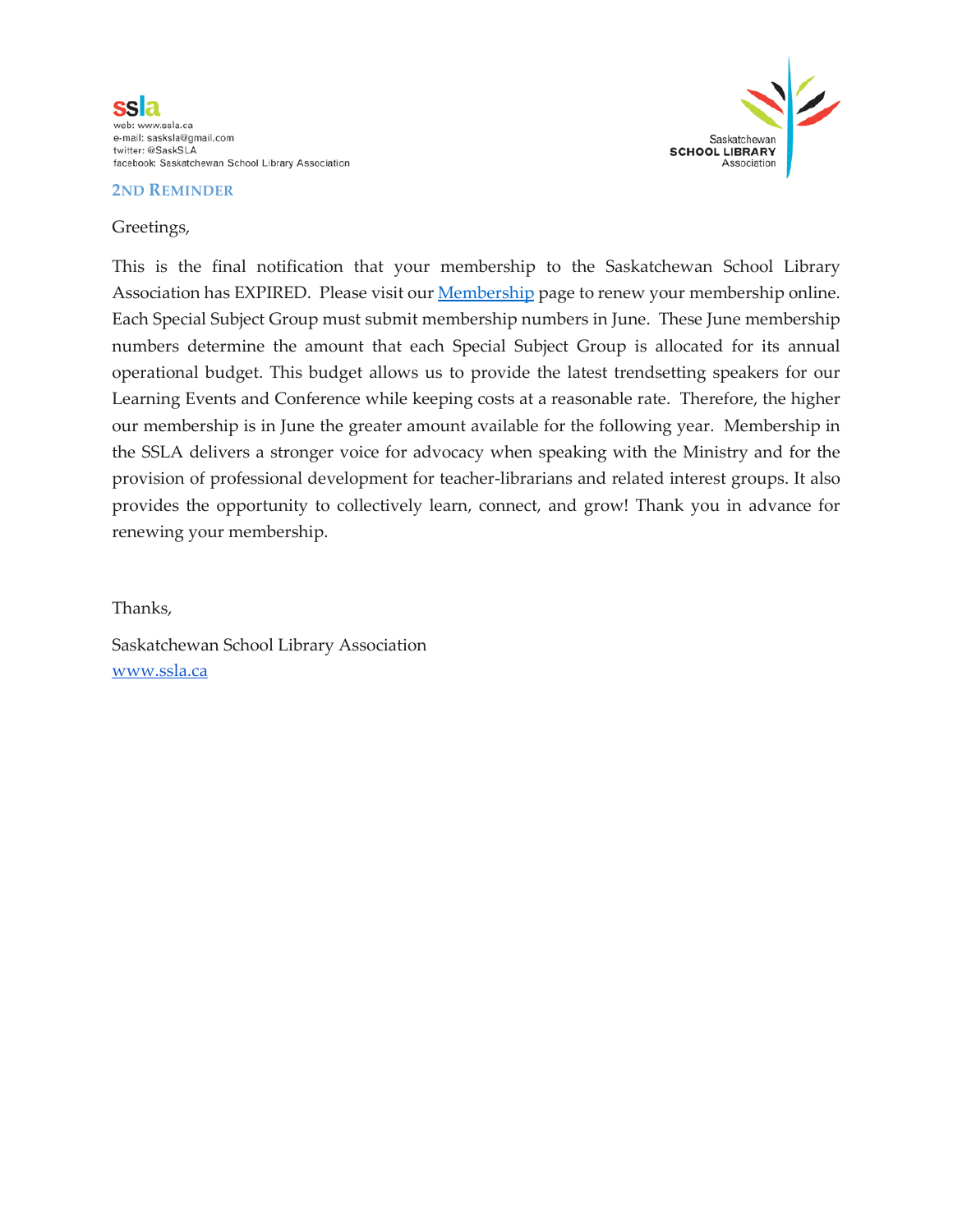



# Publication Councillors

*The Medium* had a well-balanced range of articles which met the needs of our members.

Our blog is current and maintained to keep our members interested and informed.

The role is too much for one person, but very manageable with two. Two people at the helm is a balancing act that is capable when there is someone else to bounce ideas off of.

Wide range of topics to connect with and share on the blog- sometimes conversations as Executive Council members or what is trending on Social Media. Another opportunity to model current resource supports for our members.

The addition of the comment feature will keep our members interactive with our publications, and may guide our choices on future topics depending on the conversations that arise.

The publications for 2015-2016 will remain the same with the added bonus of the comment feature on the blog. The blog feature is hoped to keep our members returning to the site more often, and possibly generate a new and renewed interest.

*Proposed Budget*

The amount of \$600 allocated to the Publication Councillors' budget is sufficient. Breakdown of monetary expenditures:

\$450 - Honourariums of \$50 x3 articles three times per year \$150 – Undecided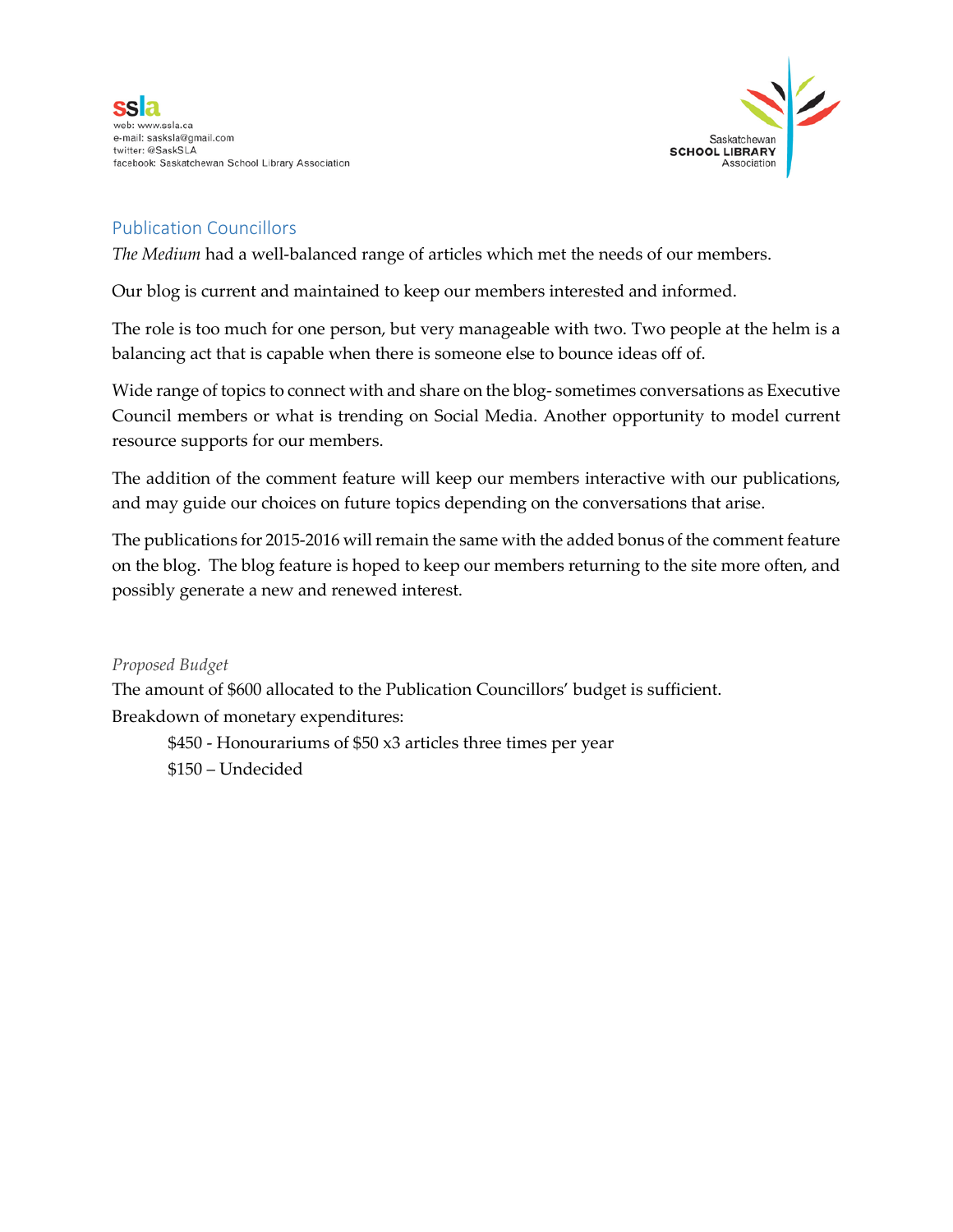



# Publication Councillors

Tracy will be moving next year. Gaetan may need to assist new councillor. Learning Event numbers were a struggle to reach and US exchange was a financial strain. Canadian facilitators will be sought for 2015-2016 events. Possible topics for Learning Events: e-books, Daily 5 Sisters, alternative databases (to the MDLP), apps for struggling readers/literacy apps/websites, coding, and literacy leaders, such as Cris Tovani (middle years/high school).

Conference delegates asked for hands-on sessions. Possible breakout sessions for SuperConference: Learning to use specific tools, grouped around themes: literacy, augmented reality, creation/maker-space tools, social media tools for PLC development, games and simulations, makerspace development (panel discussion/steps/experience), adaptive technologies, storytelling/multimedia, literacies for the digital age, digital badge acquisition session.

### *Proposed Budget*

The Learning Events budget will need to be approximately \$2900 for the payment of four speakers. This estimate is higher than previous years to account for exchange rates. To make \$1000 profit, we would need 40 participants at \$97.50 each; however, we could offer the sessions at \$125 and need only 30 participants. The question then becomes, if it is over \$100, will it cut into people's PD budgets too much and cost participants?

Decisions regarding the conference budget could not be reached as there are just too many unknowns about the SuperConference.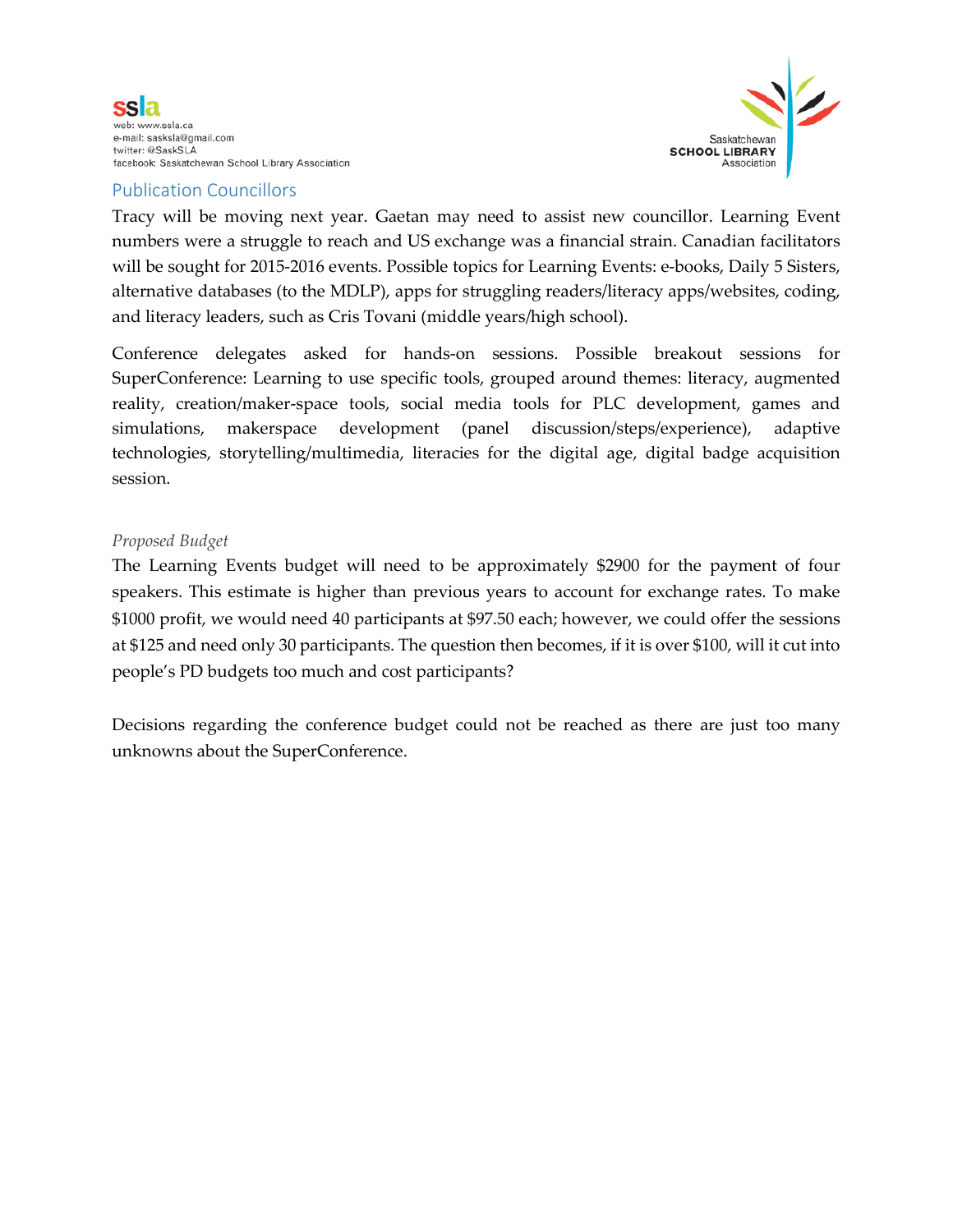



Digital Fluency Badges moving to a global presence, including vibrant social media usage

# **Strategic Plan Reflection Document**

Strategic planning is the process for developing a blueprint for action and change within the Association. The Association continually embarks on a process of reflection to inform its strategic plan. The process is outlined below:

*Process*



## *Reflection and Forward Planning*

Review the SWOT document on the following page. Reflect on the Association's successes you were responsible for and discuss possibilities for your role based on the SWOT document. Use the following organizer to record your thinking.

| What Went Well In Your<br>Role?    | What Did Not Work Well?              | <b>What Will Success Look</b><br>Like in 2015-2016?                                                                                                |
|------------------------------------|--------------------------------------|----------------------------------------------------------------------------------------------------------------------------------------------------|
|                                    |                                      |                                                                                                                                                    |
| <b>Two Publication Councillors</b> | Conference revenue                   | A minimum of 10 Executive Council Members                                                                                                          |
| Learning Events' participation     | Completion of Digital Fluency Badges | A succession plan for 2016-2017                                                                                                                    |
|                                    |                                      | A balanced proposed budget with the inclusion of<br>strategic plans to maintain key strenths and inventive<br>opportunties for revenue generation. |
|                                    |                                      | SuperConference which is beneficial to SSLA members<br>and provides equitable revenue to the Association                                           |
|                                    |                                      |                                                                                                                                                    |